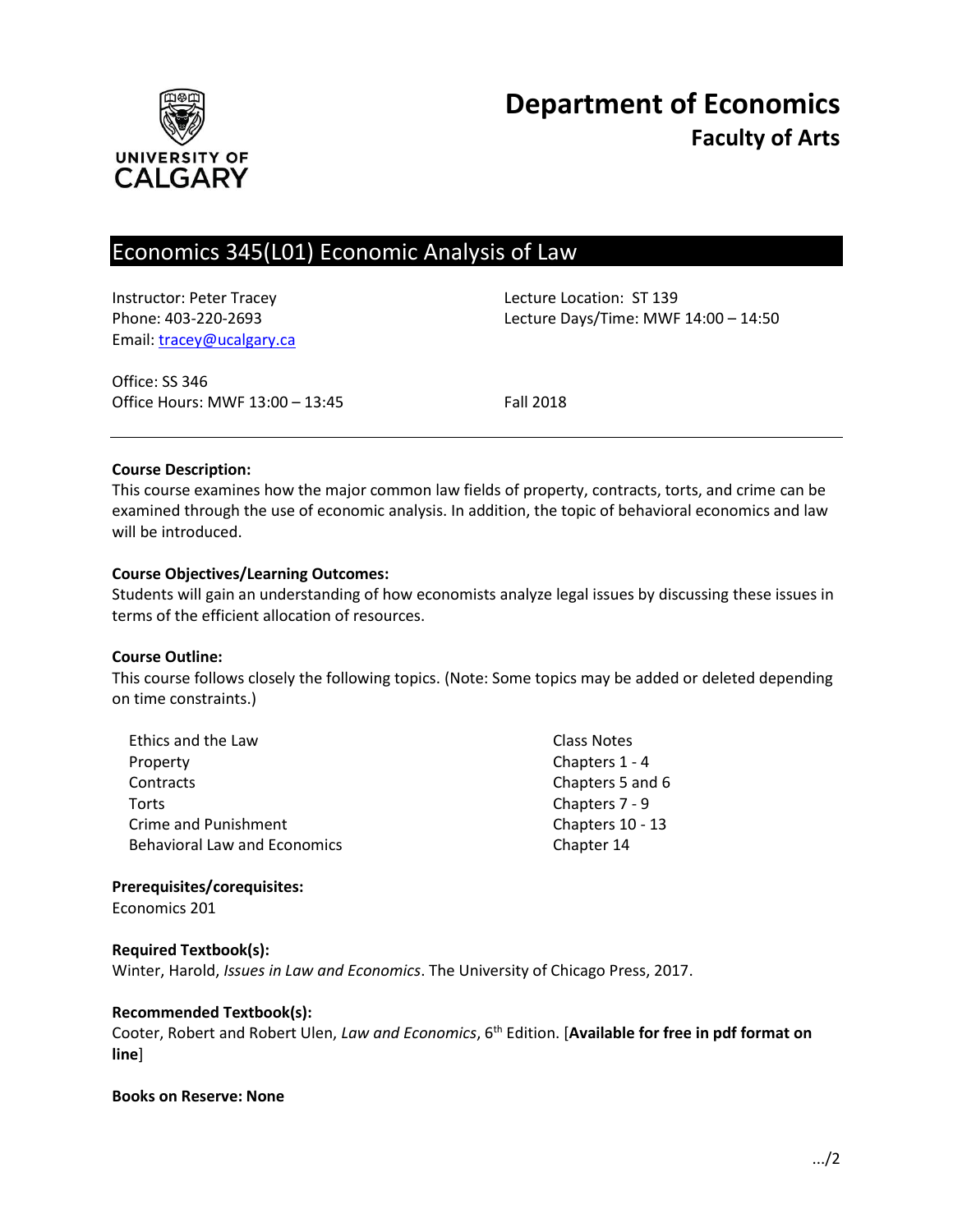# **Desire2Learn:**

This course will make use of the Desire2Learn (D2L) platform. Students who are registered in the course can log on a[t http://d2l.ucalgary.ca](http://d2l.ucalgary.ca/) through their student centre. Please note that D2L features a class e-mail list that may be used to distribute course-related information. These e-mails go to your University of Calgary e-mail addresses only.

# **Grade Determination and Final Examination Details:** Midterm Examination

| Midterm Test            | 25% | Wednesday, October 10, 2018              |
|-------------------------|-----|------------------------------------------|
| 10 Chapter Synopses 25% |     | Format and due dates to be determined    |
|                         |     | during the First 2 Weeks of the Semester |
| Final Exam              | 50% | Date set by the Registrar's Office       |

The official grading system will be used. See <http://www.ucalgary.ca/pubs/calendar/current/f-1-1.html>.

A passing grade on any particular component of the course is not required for a student to pass the course as a whole.

As per the Writing Across the Curriculum Statement in the Calendar, writing and grading thereof will be a factor in the evaluation of student work.

Any student work which remains undistributed after the last day of classes will be available to students through the instructor's office during the instructor's office hours.

The final examination will be comprehensive, scheduled by the Registrar, held in a classroom, and last 2 hours. If a student cannot write their final exam on the date assigned by the Registrar's Office, they need to apply for a deferred exam [www.ucalgary.ca/registrar/exams/deferred\\_final.](http://www.ucalgary.ca/registrar/exams/deferred_final) Under no circumstance will this be accommodated by the Department.

Tests and exams may involve multiple choice questions. Non-programmable calculators WILL be allowed during the writing of tests or final examinations.

THERE WILL BE NO MAKEUP OR DEFERRED QUIZZES/TESTS/EXAMS under any circumstances, nor may the quizzes/tests/exams be written early. Students unable to write the quizzes/tests/exams because of documented illness, family emergency, religious observance, or university-sanctioned event will have the weight shifted to the final examination; otherwise a grade of zero will be assigned.

## **Reappraisal of Grades and Intellectual Honesty:**

*For reappraisal of graded term work, see Calendar I.2* <http://www.ucalgary.ca/pubs/calendar/current/i-2.html>

*For reappraisal of final grade, see Calendar I.3* <http://www.ucalgary.ca/pubs/calendar/current/i-3.html>

*Statement of Intellectual Dishonesty, see Calendar K.4* <http://www.ucalgary.ca/pubs/calendar/current/k-4.html>

*Plagiarism and Other Academic Misconduct, see Calendar K.5* <http://www.ucalgary.ca/pubs/calendar/current/k-5.html>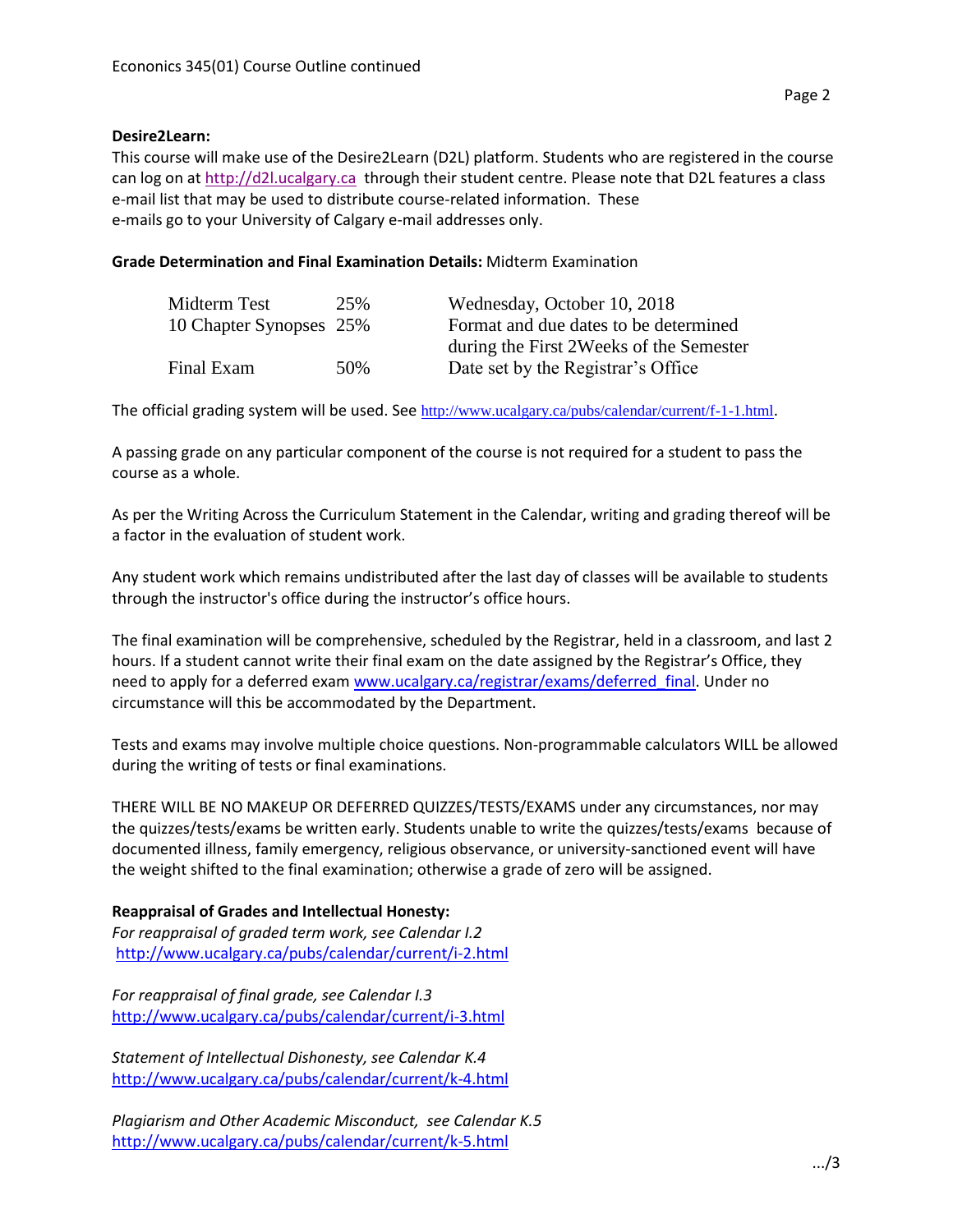## **Academic Accommodations:**

The student accommodation policy can be found at: [ucalgary.ca/access/accommodations/policy.](http://www.ucalgary.ca/access/accommodations/policy)

Students needing an accommodation because of a disability or medical condition should communicate this need to Student Accessibility Services in accordance with the Procedure for Accommodations for Students with Disabilities [ucalgary.ca/policies/files/policies/student-accommodation-policy.](http://www.ucalgary.ca/policies/files/policies/student-accommodation-policy.pdf)

Students needing an Accommodation based on a Protected Ground other than disability should communicate this need, preferably in writing, to the course instructor.

#### **Important Dates:**

Please check:<http://www.ucalgary.ca/pubs/calendar/current/academic-schedule.html>

## **Student Organizations:**

Faculty of Arts Students' Association (F.A.S.A.): Economics Department Representative Office: SS 803, E-mail: [econrep@fasaucalgary.ca](mailto:econrep@fasaucalgary.ca) and Web[: www.fasaucalgary.ca.](http://www.fasaucalgary.ca/)

#### **Society of Undergraduates in Economics:**

[https://www.ucalgarysue.com/.](https://www.ucalgarysue.com/)

Society of Undergraduates in Economics is a student run organization whose main purpose is to assist undergraduate economics students to succeed both academically and socially at the University of Calgary. Services include access to the exam bank, career events such as Industry Night and information sessions, mentorship programs, and social events for members. They invite you to join by contacting SUE at societyofundergradsineconomics@gmail.com.

## **Faculty of Arts Program Advising and Student Information Resources:**

- Have a question, but not sure where to start? The Arts Students' Centre is your information resource for everything in Arts! Drop in at SS102, call them at 403-220-3580 or email them at [artsads@ucalgary.ca.](mailto:artsads@ucalgary.ca) You can also visit the Faculty of Arts website at <http://arts.ucalgary.ca/undergraduate> which has detailed information on common academic concerns, including program planning and advice.
- For registration (add/drop/swap), paying fees and assistance with your Student Centre, contact Enrolment Services at 403-210-ROCK [7625] or visit them in the MacKimmie Library Block.
- Online writing resources are available at [http://www.ucalgary.ca/ssc/resources/writing-support.](http://www.ucalgary.ca/ssc/resources/writing-support)

## **Evacuation Assembly Point:**

In case of an emergency evacuation during class, students must gather at the designated assembly point nearest to the classroom. The assembly point for this classroom is Professional Faculties – Food Court.

#### **Safewalk:**

The Safewalk program provides volunteers to walk students safely to their destination anywhere on campus. This service is free and available 24 hrs/day, 365 days a year. **Call 403-220-5333.**

## **Freedom of Information and Protection of Privacy (FOIP) Act:**

Personal information is collected in accordance with FOIP. For more information, see [http://www.ucalgary.ca/legalservices/foip/foip-hia.](http://www.ucalgary.ca/legalservices/foip/foip-hia)